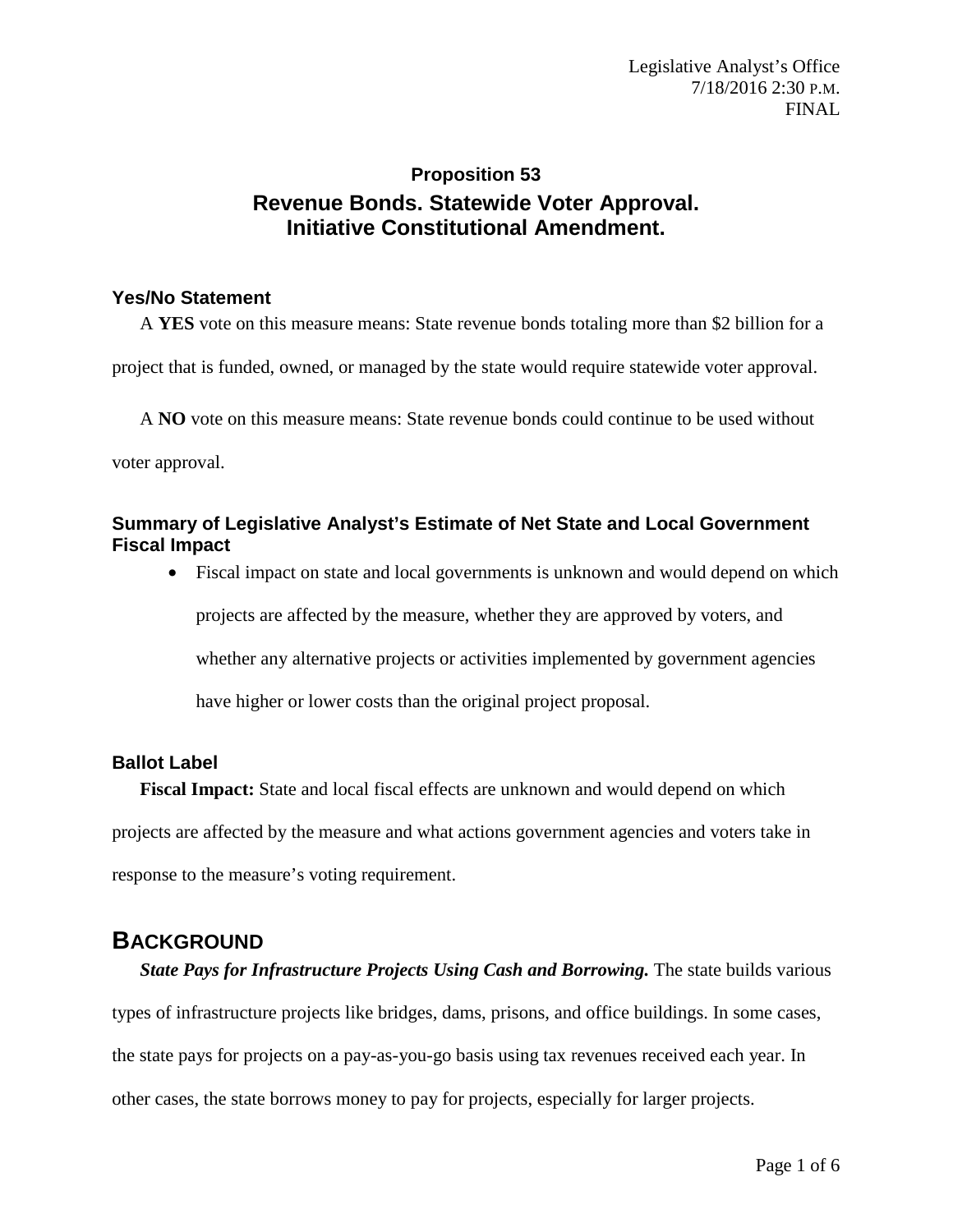*State Borrows Money Using Bonds.* The main way the state borrows money is by selling bonds to investors. Over time, the state pays back these investors with interest. The state sells two main types of bonds: general obligation bonds and revenue bonds. The state repays general obligation bonds using the state General Fund, which is funded primarily by income and sales taxes. In contrast, the state usually repays revenue bonds using revenue from fees or other charges paid by the users of the project (such as from bridge tolls). Figure 1 shows how a state revenue bond generally works. (For more information on the state's use of bonds, see the "Overview of State Bond Debt" later in this voter guide.)

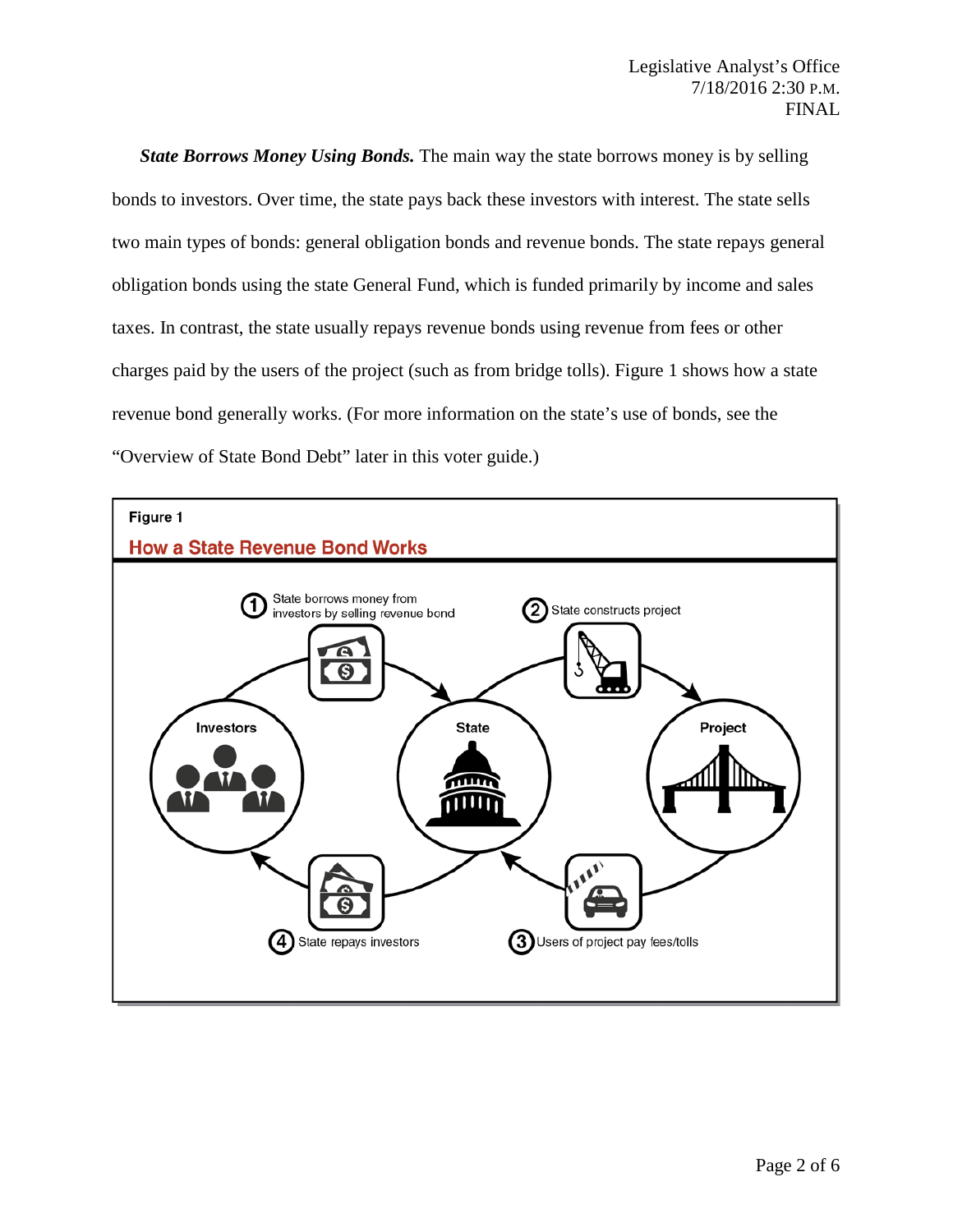*Voter Approval Not Required for State Revenue Bonds.* Under the California Constitution, state general obligation bonds need voter approval before the state can use them to pay for a project. State revenue bonds do not need voter approval under existing state law.

## **PROPOSAL**

*Requires Voter Approval of Certain State Revenue Bonds.* The measure requires statewide voter approval of revenue bonds that meet all of the following conditions:

- *State Sells the Revenue Bonds.* Revenue bonds are sold by the state, as well as certain associations that the state creates or in which the state is a member. The statewide voting requirement does not apply to bonds sold by cities, counties, schools, community colleges, and special districts.
- *Bonds Sold for State Project.* The revenue bonds are sold for a project that is funded, owned, operated, or managed by the state. The measure also contains provisions to prevent a single project from being separated into multiple projects to avoid voter approval.
- *Bonds for the Project Exceed \$2 Billion*. The revenue bonds sold for a project total more than \$2 billion. Under the measure, this amount would be adjusted every year for inflation.

# **FISCAL EFFECTS**

The measure's fiscal effects on state and local governments are unknown. It is unlikely there would be very many projects large enough to be affected by the measure's requirement for voter approval. However, for those projects that are affected, the fiscal effects would depend on what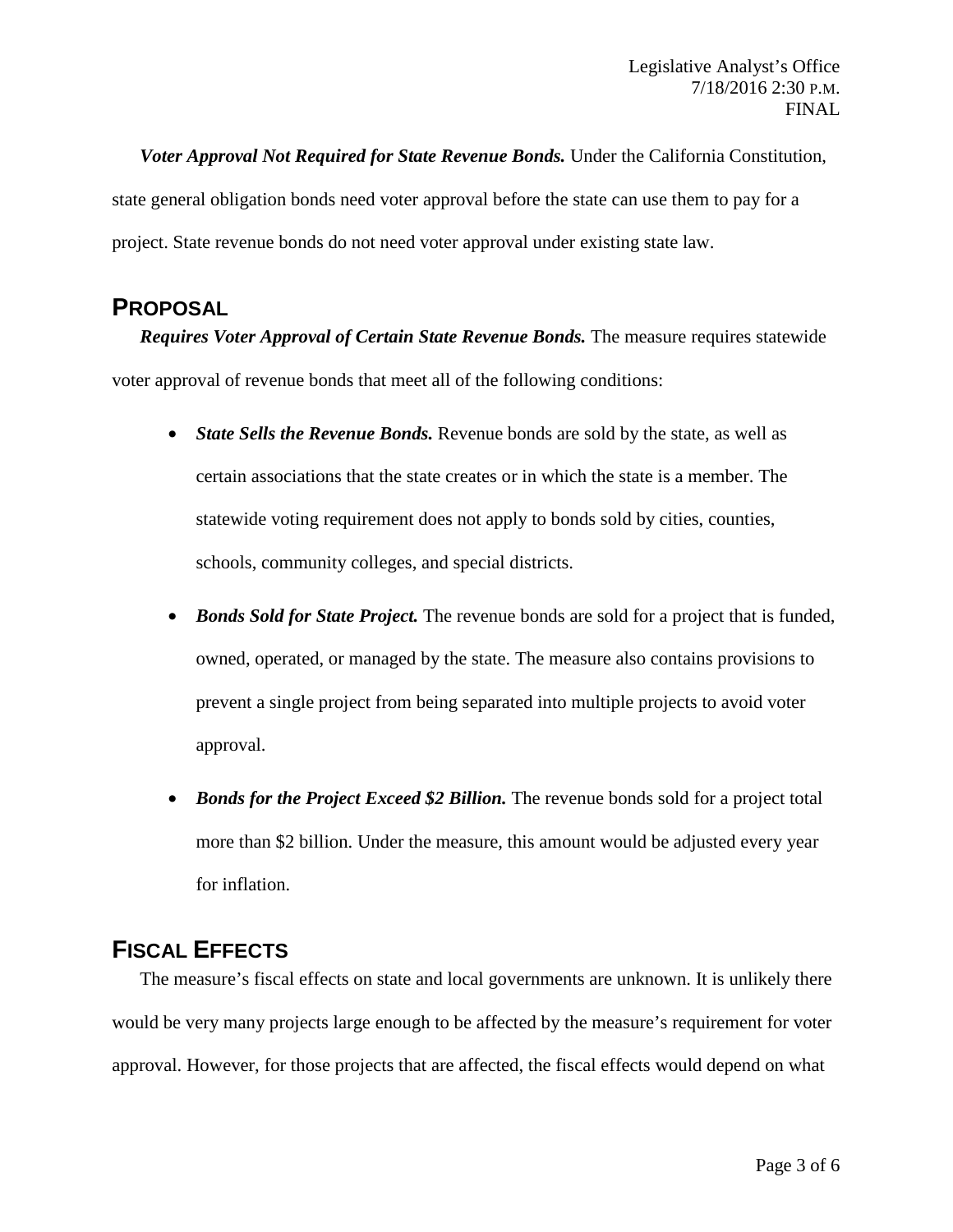actions the state, local governments, and voters take in response to this measure's voting requirement.

#### **Measure Likely to Cover Relatively Few Projects**

*Few Projects Cost Over \$2 Billion.* Relatively few state projects are likely to be large enough to meet the measure's \$2 billion requirement for voter approval. Two state projects that are over \$2 billion and might use revenue bonds are (1) the California "WaterFix" project, which would build two tunnels to move water through the Sacramento-San Joaquin River Delta; and (2) the California High-Speed Rail project. It is possible other large projects could be affected in the future, such as new bridges, dams, or highway toll roads.

*Uncertain Which Projects Would Be Affected.* While it is unlikely that very many projects would be large enough to be affected by the measure, there is some uncertainty regarding which projects would be affected. This is because the measure does not define a "project." As a result, the courts and the state would have to make decisions about what they consider to be a single project. For example, in some cases a project could be narrowly defined as a single building (like a hospital). In other cases, a project could be more broadly defined as including multiple buildings in a larger complex (like a medical center). A broader definition could result in more projects meeting the \$2 billion requirement, thus requiring voter approval.

#### **How Government Agencies and Voters Respond Would Affect Costs**

*Government and Voters Could Take Different Actions.* When a proposed project meets this measure's requirements for voter approval, governments and voters could respond in different ways. These responses, in turn, would determine the fiscal effects, if any, of this measure: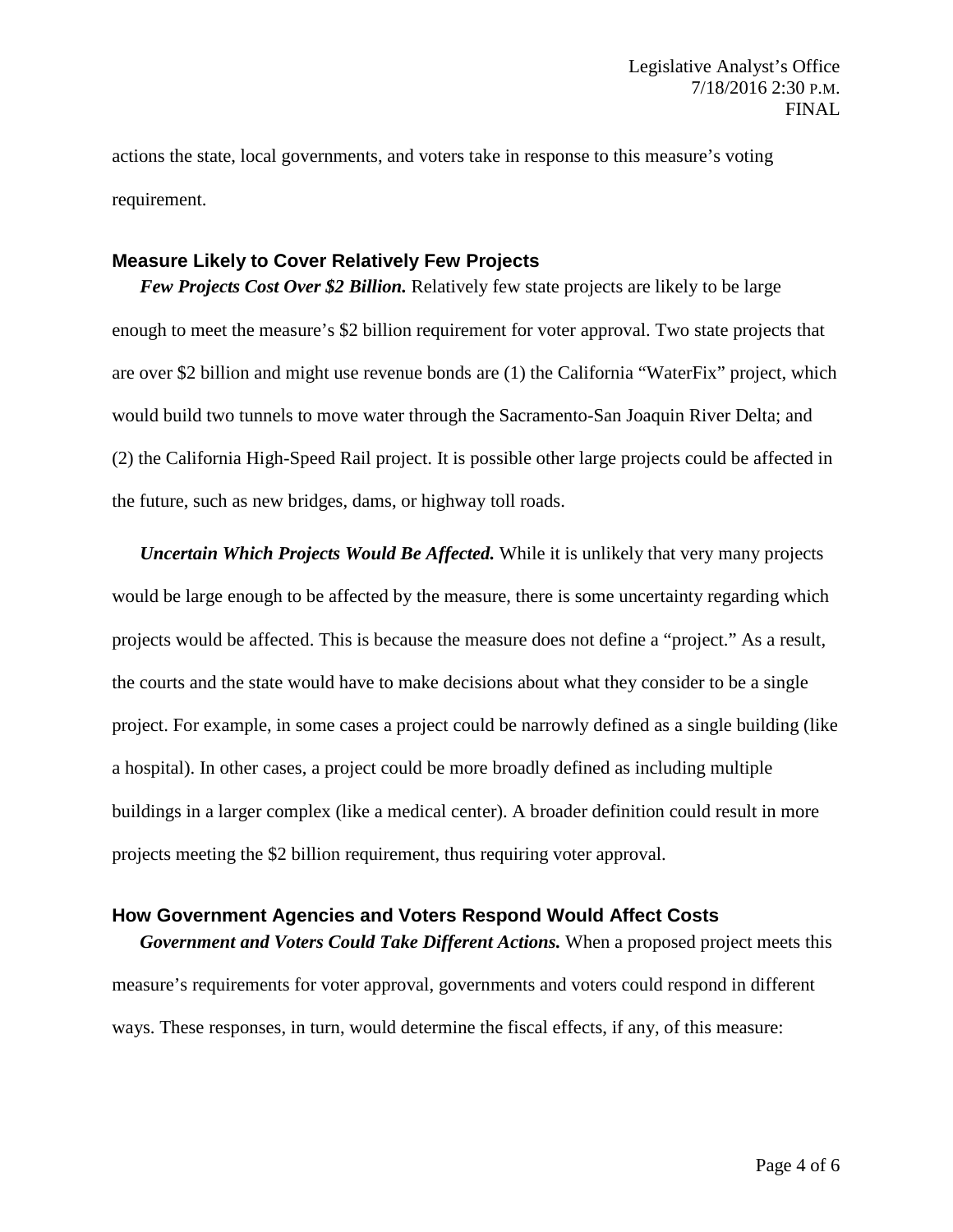- On the one hand, if the state held an election and voters approved the project, the state could proceed with the project as planned using revenue bonds. As a result, there would be little fiscal effect from this measure.
- On the other hand, if voters rejected the project or the state chose not to hold an election as required by this measure, the state would not be able to use revenue bonds for the project. Without access to revenue bonds, the state and/or local governments might take other actions to meet the concerns the project was intended to address. They might (1) replace the large project with other smaller projects, (2) perform other activities that would reduce the need for the project, or (3) find other ways to pay for the project instead of using revenue bonds. These actions could result in either higher or lower net costs depending on the specific alternatives that governments pursued and how they compared to the original project proposal.

*Some Actions Could Result in Higher Costs.* Some types of government and voter response to this measure could result in higher costs for the state and local governments. For example, it could be more expensive in some cases for state and local governments to complete several smaller projects than it would have been for the state to build the original large project. This could happen if the large project was a more efficient way to meet the concerns that the project addressed.

The state also could fund a project in a different way than revenue bonds that might be more expensive. For example, the state could partner with a private company that would sell bonds to fund the project. The state would then have to pay back the private company. This could result in higher costs for the state because the private company would need to make a profit on the